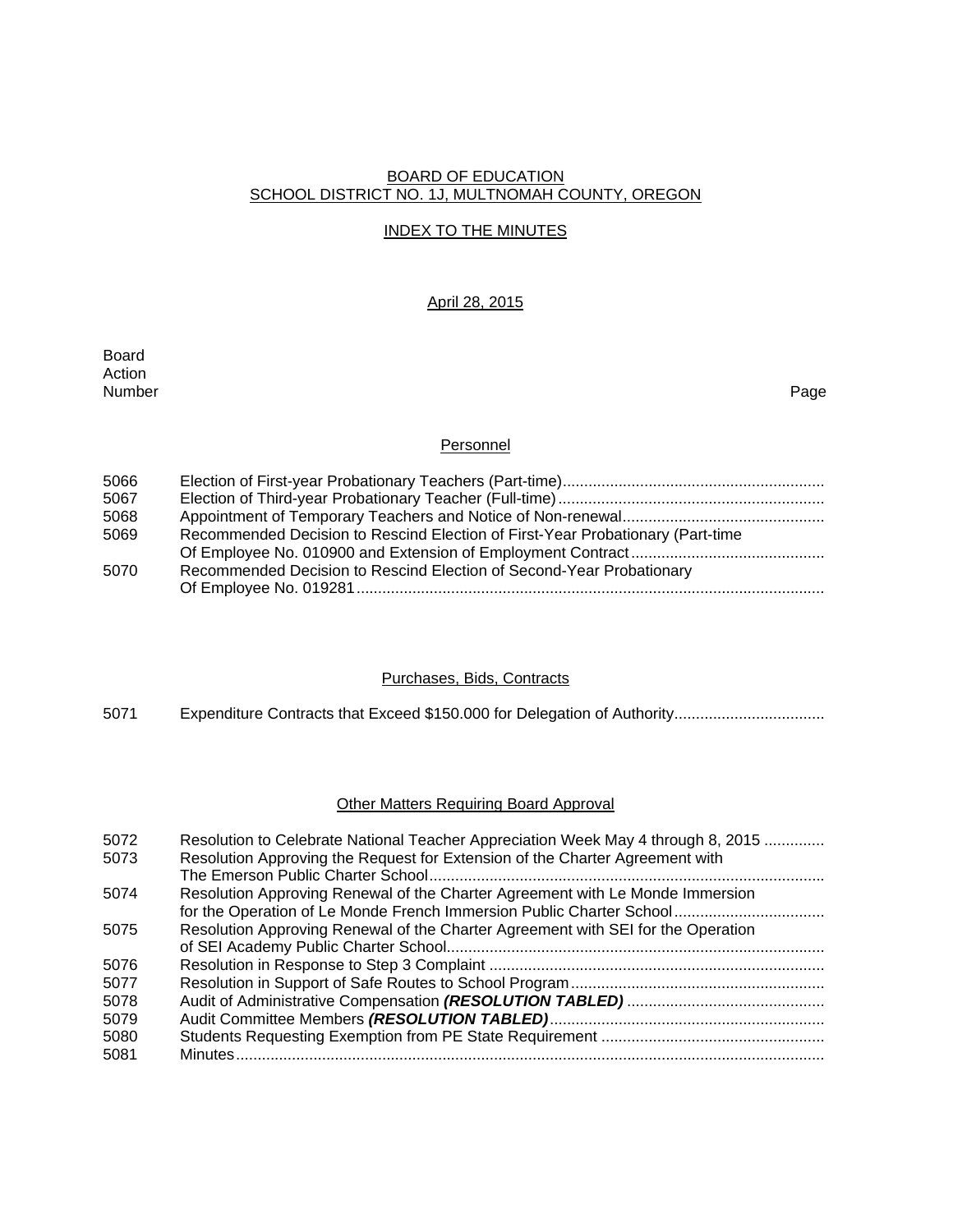## Personnel

The Superintendent RECOMMENDED adoption of the following items:

# Numbers 5066 through 5070

Director Belisle moved and Director Morton seconded the motion to adopt the above numbered items. The motion was put to a voice vote and passed unanimously (yes-5, no-0; with Directors Knowles and Koehler absent and Student Representative Jayaswal voting yes, unofficial).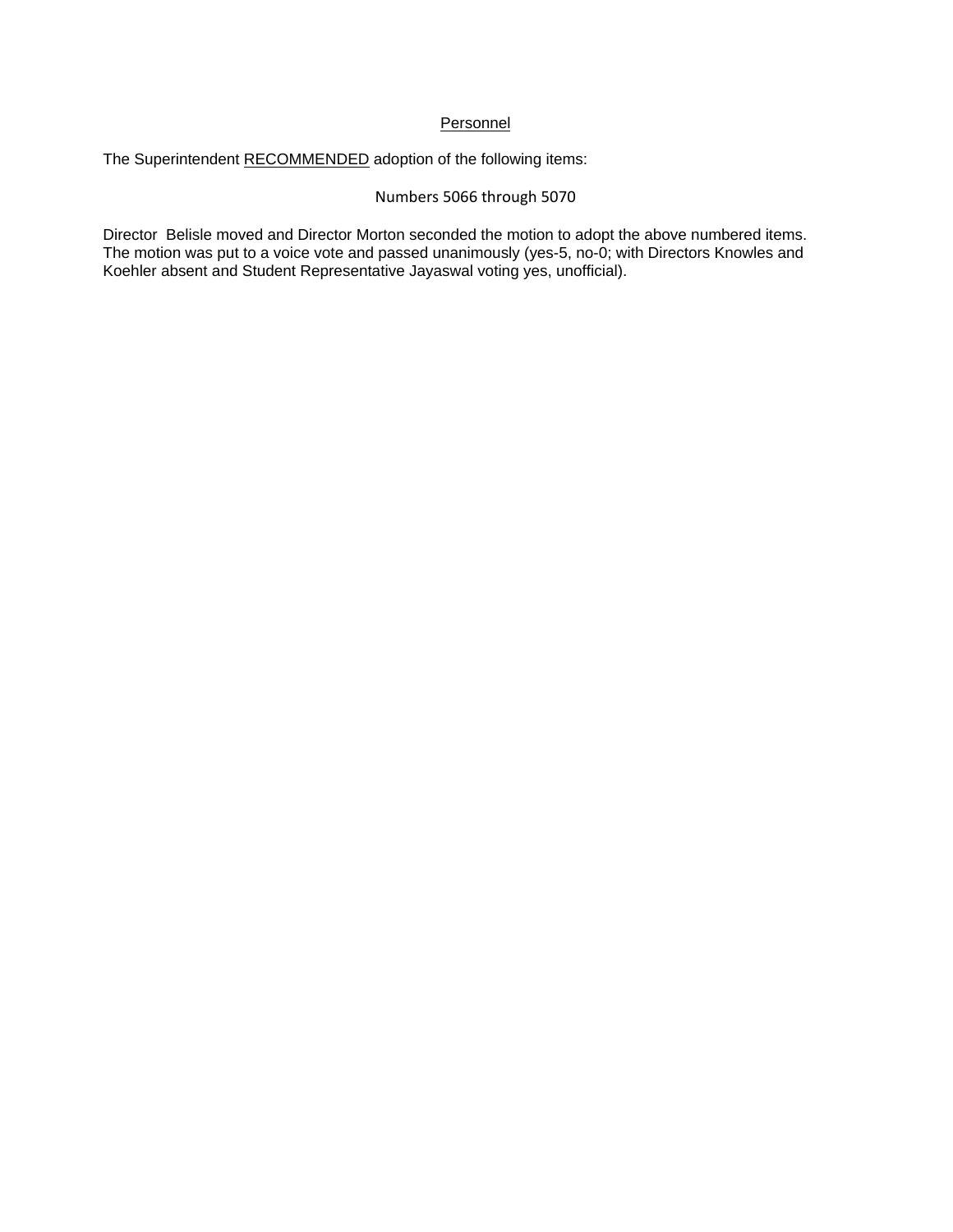#### Election of First-year Probationary Teachers (Part-time)

#### **RECITAL**

On the advice of the Chief Human Resources Officer, the Superintendent recommends that the teacher listed below be elected as First-year Probationary Teacher.

## **RESOLUTION**

The Board of Education accepts the Superintendent's recommendation, and by this resolution hereby elects as First-year Probationary Teacher for the school year 2014-15 the following person(s), subject to the employment terms and conditions set out in the standard form contract approved by legal counsel for the District and with all to be placed on the applicable Salary Guide that now exists or is hereafter amended:

| Part-Time |      |        |  |  |
|-----------|------|--------|--|--|
| First     | Last | ID     |  |  |
| Susan     | Hav  | 018855 |  |  |

*S. Murray*

## **RESOLUTION No. 5067**

#### Election of Third-year Probationary Teacher (Full-time)

#### **RECITAL**

On the advice of the Chief Human Resources Officer, the Superintendent recommends that the teacher listed below be elected as Third-year Probationary Teacher.

#### **RESOLUTION**

The Board of Education accepts the Superintendent's recommendation, and by this resolution hereby elects as Third-year Probationary Teacher for the school year 2014-15 the following person(s), subject to the employment terms and conditions set out in the standard form contract approved by legal counsel for the District and with all to be placed on the applicable Salary Guide that now exists or is hereafter amended:

| <b>Full-Time</b> |        |       |  |  |
|------------------|--------|-------|--|--|
| First<br>Last    |        | ID    |  |  |
| 019281           | Amelia | Cates |  |  |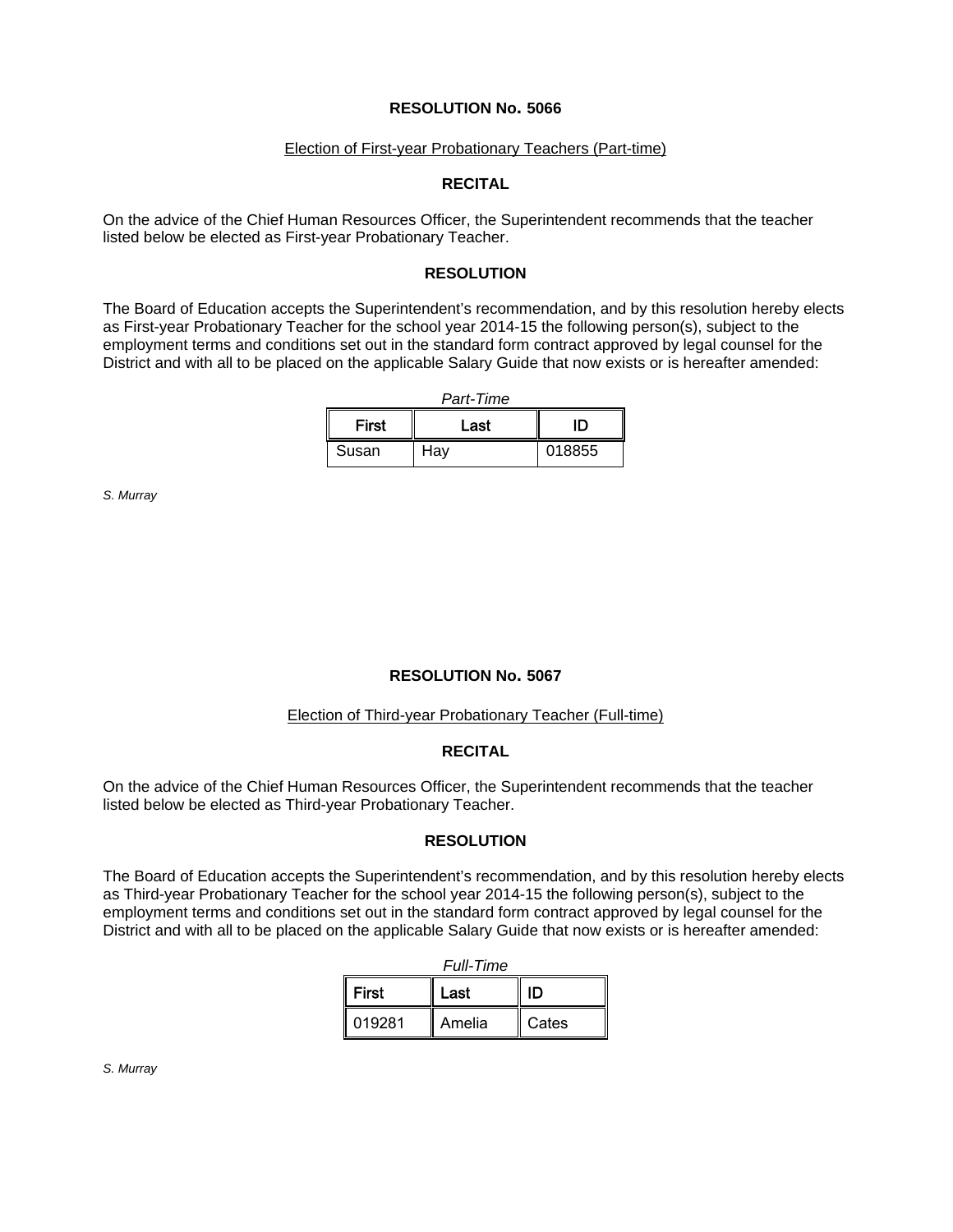### Appointment of Temporary Teachers and Notice of Non-renewal

# **RESOLUTION**

The Board of Education accepts the recommendation to designate the following persons as temporary teachers for the term listed below. These temporary contracts will not be renewed beyond their respective termination dates because the assignments are temporary and District does not require the teachers' services beyond completion of their respective temporary assignments.

| <b>First</b> | Last        | ID     | Eff. Date | <b>Term Date</b> |
|--------------|-------------|--------|-----------|------------------|
|              |             |        |           |                  |
| Evin         | Aksay       | 023623 | 3/13/2015 | 6/15/2015        |
| Suzanne      | Cash-Phelps | 008435 | 3/30/2015 | 6/19/2015        |
| Lisa         | Cunningham  | 024369 | 4/15/2015 | 6/15/2015        |
| Erin         | Gilbert     | 024284 | 3/30/2015 | 6/15/2015        |
| Andrea       | Guthrie     | 024305 | 3/30/2015 | 6/15/2015        |
| Michael      | Jensen      | 017978 | 3/31/2015 | 6/15/2015        |
| Kieran       | LeMeune     | 023673 | 2/2/2015  | 6/15/2015        |
| Lisa         | Lindsay     | 013992 | 4/6/2015  | 6/15/2015        |
| Diana        | McKay       | 024285 | 3/12/2015 | 6/19/2015        |
| Craig        | Nelson      | 023675 | 3/15/2015 | 6/15/2015        |
| Thomas       | Rollins     | 005619 | 3/19/2015 | 6/15/2015        |
| Deborah      | Shepard     | 015119 | 4/3/2015  | 6/15/2015        |
| Allison      | Shutt       | 023910 | 1/5/2015  | 6/15/2015        |
| Catherine    | Tucker      | 023714 | 3/12/2015 | 6/15/2015        |
| Kurt         | Weist       | 015939 | 4/13/2015 | 6/15/2015        |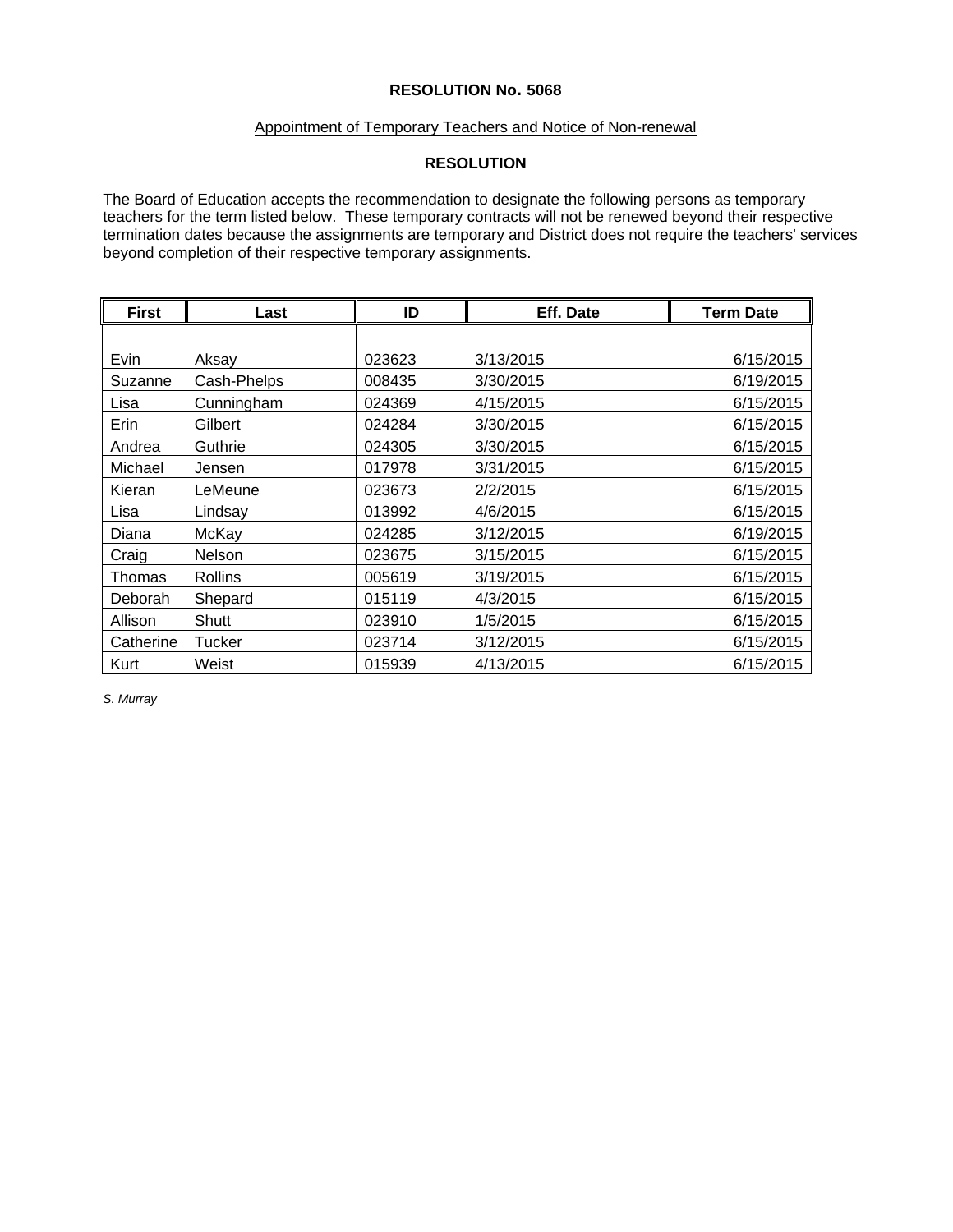#### Recommended Decision to Rescind Election of First-Year Probationary (Part-Time) of Employee No. 010900 and Extension of Employment Contract

On November 10, 2014, by resolution 4978, the Board of Education approved the Election of First-Year Probationary Teacher of Employee No. 010900. Because it was subsequently determined that this employee should have remained as a Contract, Employee No. 010900 is removed from the Election of First-Year Probationary (Part-Time) list.

The Board of Education accepts the Superintendent's recommendation and by this resolution hereby extends the employment contract of Employee No. 010900 until June 2017, subject to the employment terms and conditions contained in the standard form contract approved by the legal counsel for the District. *S. Murray*

# **RESOLUTION No. 5070**

#### Recommended Decision to Rescind Election of Second-Year Probationary of Employee No. 019281

On March 31, by resolution 5044, the Board of Education approved the Election of Second-Year Probationary Teacher of Employee No. 019281. Because it was subsequently determined that this employee should have been elected as a Third-Year Probationary Teacher (Full-Time), Employee No. 019281 is removed from the Election of Second-Year Teachers list.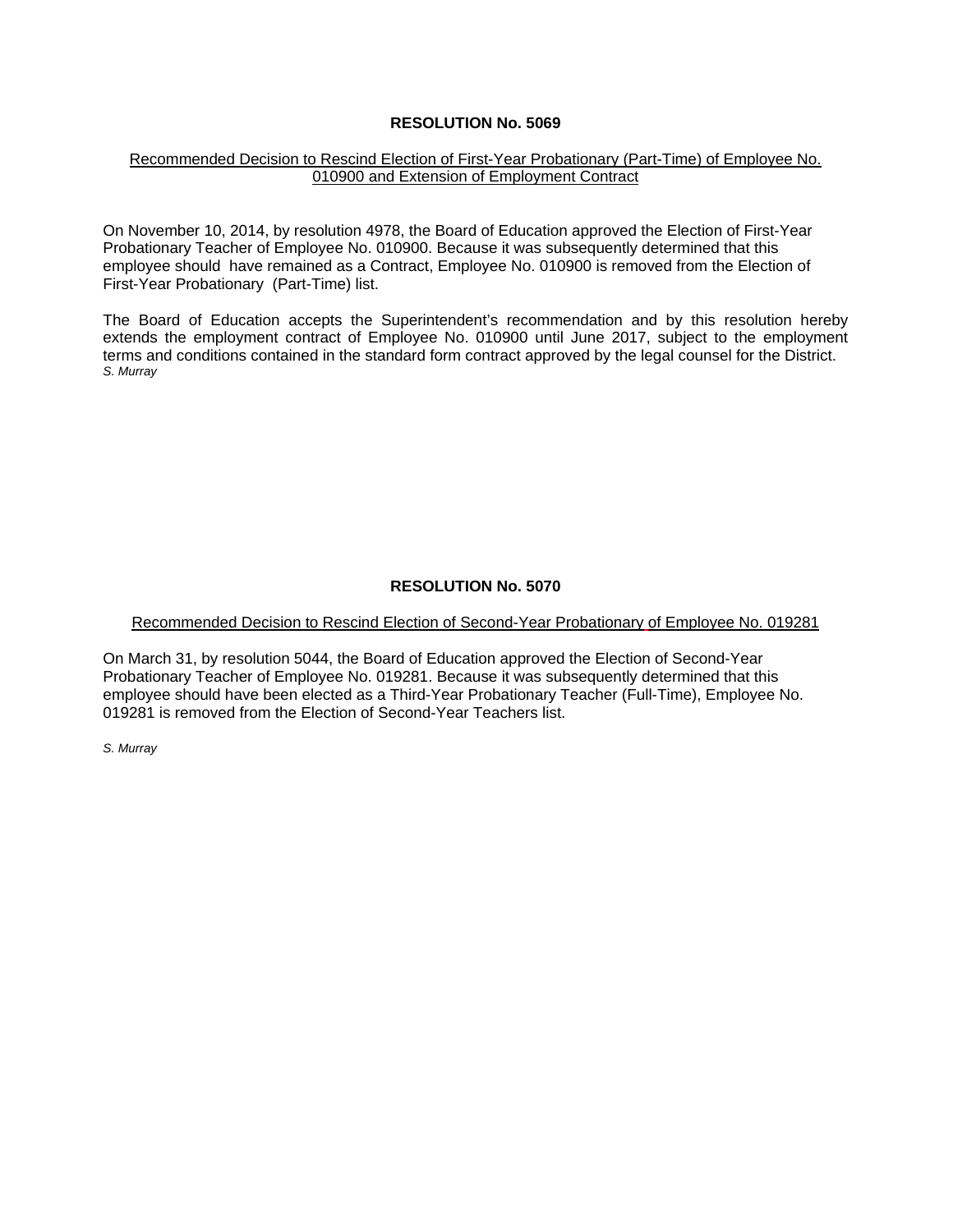### Purchases, Bids, Contracts

The Superintendent RECOMMENDED adoption of the following item:

#### Number 5071

Director Belisle moved and Director Morton seconded the motion to adopt the above numbered item. The motion was put to a voice vote and passed unanimously (yes-5, no-0; with Directors Knowles and Koehler absent and Student Representative Jayaswal voting yes, unofficial).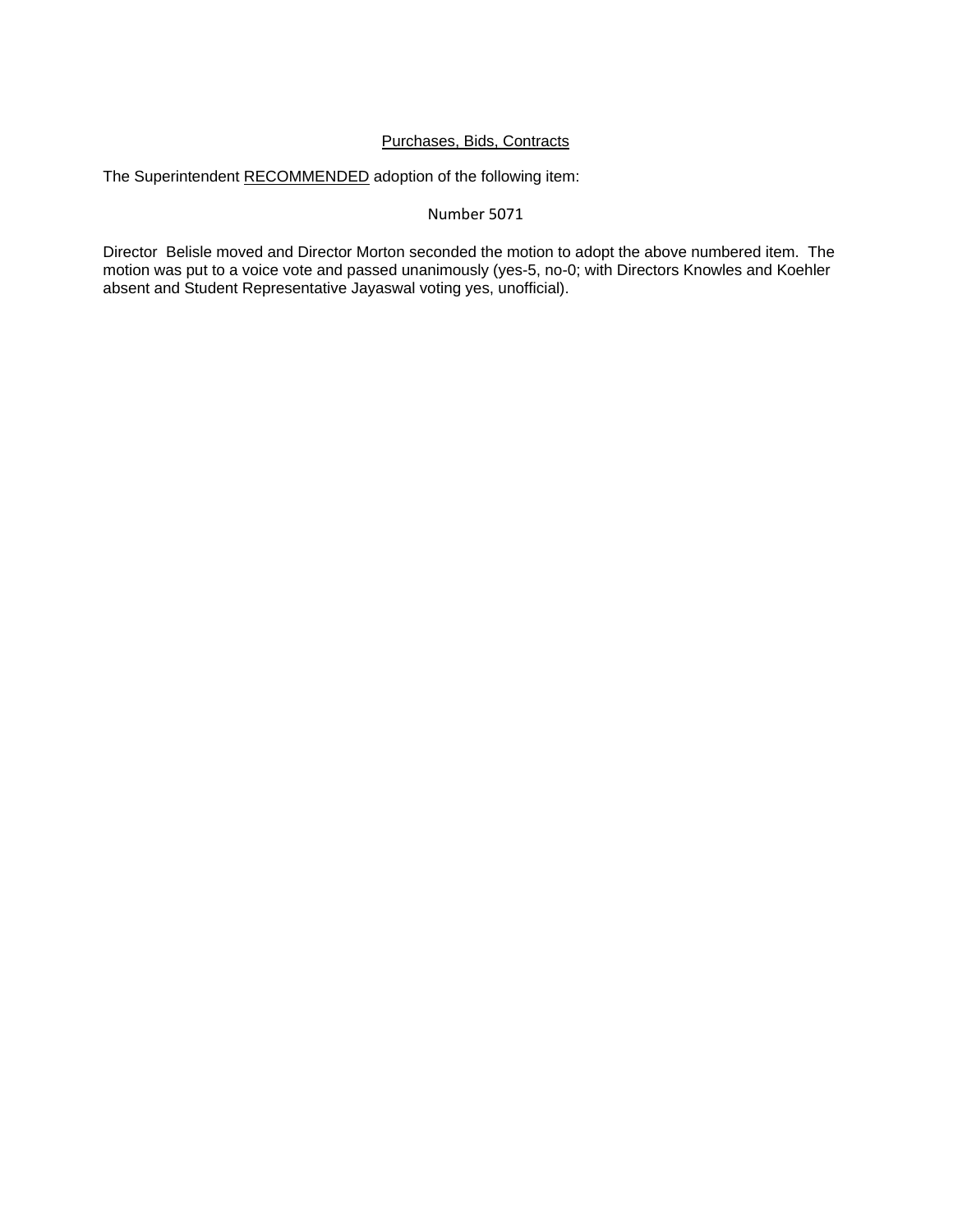#### Expenditure Contracts that Exceed \$150,000 for Delegation of Authority

## **RECITAL**

Portland Public Schools ("District") Public Contracting Rules PPS-45-0200 ("Authority to Approve District Contracts; Delegation of Authority to Superintendent") requires the Board of Education ("Board") enter into contracts and approve payment for products, materials, supplies, capital outlay, equipment, and services whenever the total amount exceeds \$150,000 per contract, excepting settlement or real property agreements. Contracts meeting this criterion are listed below.

#### **RESOLUTION**

The Superintendent recommends that the Board approve these contracts. The Board accepts this recommendation and by this resolution authorizes the Deputy Clerk to enter into agreements in a form approved by General Counsel for the District.

| <b>Contractor</b>                  | <b>Contract</b><br>Term            | <b>Contract Type</b>                  | <b>Description of Services</b>                                                                                                                                                                           | Contract<br>Amount        | Responsible<br>Administrator,<br><b>Funding Source</b>                                                     |
|------------------------------------|------------------------------------|---------------------------------------|----------------------------------------------------------------------------------------------------------------------------------------------------------------------------------------------------------|---------------------------|------------------------------------------------------------------------------------------------------------|
| Office Depot, Inc.                 | 3/1/2015<br>through<br>2/28/2020   | Cooperative<br>Agreement<br>COA 61706 | Provide office supplies on an<br>as-needed basis via PPS<br>Private Marketplace for District-                                                                                                            | In excess of<br>\$250,000 | Y. Awwad<br>Various Chartfields                                                                            |
| Windstream Hosted<br>Solutions LLC | 4/30/2015<br>through<br>6/30/2018  | <b>Personal Services</b><br>PS 61620  | wide use.<br>Mimecast Enterprise Email<br>archiving solution. Includes<br>setup, hosting and support.<br>RFP 2014-1854                                                                                   | \$491,780                 | J. Klein<br><b>Fund 101</b><br>Dept. 5581                                                                  |
| Corp, Inc.                         | 4/29/2015<br>through<br>12/31/2015 | Construction<br>C 6XXXX               | Improvement Projects 2015:<br>Roof replacement, seismic<br>upgrades, and science lab at<br>Creative Science; Interior<br>seismic upgrade at Llewelyn.<br>ITB-C 2014-1866                                 | \$2,253,000               | C. Sylvester<br><b>Fund 451</b><br>Depts. 1149 & 1269<br>Projects DC207,<br>DC307 & DB107                  |
| Corp, Inc.                         | 4/29/2015<br>through<br>10/30/2015 | Construction<br>C 6XXXX               | Improvement Projects 2015:<br>Roof replacement, seismic<br>upgrades and ADA upgrades at<br>Buckman: Roof replacement,<br>seismic upgrades, science lab,<br>and ADA upgrades at Sabin.<br>ITB-C 2014-1869 | \$3,094,198               | C. Sylvester<br><b>Fund 451</b><br>Depts. 1143 & 1279<br>Projects DC207,<br>DC307, DC407 &<br><b>DB107</b> |
| 2KG Contractors, Inc.              | 5/4/2015<br>through<br>12/31/2015  | Construction<br>C 6XXXX               | Tubman Swing Site: ADA and<br>interior upgrades, exterior<br>improvements and HVAC<br>system modifications at<br>Tubman for the Faubion interim<br>location.<br>ITB-C 2014-1886                          | \$507,000                 | C. Sylvester<br><b>Fund 451</b><br>Dept.1248<br>Project DE319                                              |

# **NEW CONTRACTS**

# **NEW INTERGOVERNMENTAL AGREEMENTS ("IGAs")**

No New IGAs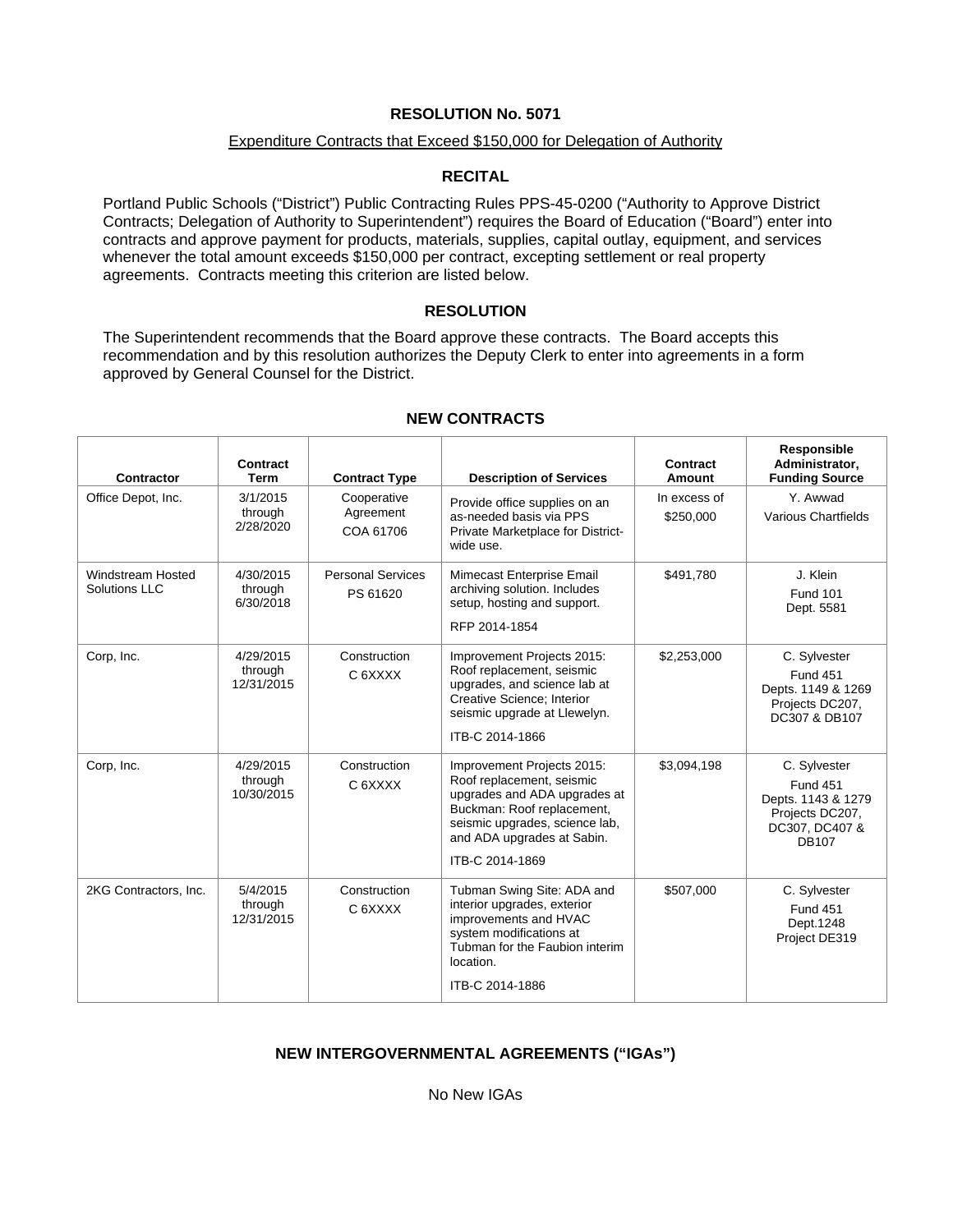# **AMENDMENTS TO EXISTING CONTRACTS**

| Contractor                       | Contract<br>Amendment<br>Term   | <b>Contract Type</b> | <b>Description of Services</b>                                                                           | Amendment<br>Amount,<br><b>Contract Total</b> | Responsible<br>Administrator,<br><b>Funding Source</b>                             |
|----------------------------------|---------------------------------|----------------------|----------------------------------------------------------------------------------------------------------|-----------------------------------------------|------------------------------------------------------------------------------------|
| Alexander's Mobility<br>Services | 3/5/2015<br>through<br>3/5/2017 | Services<br>SR 61619 | District-wide moving services<br>amendment to support the<br>Franklin to Marshall move.<br>RFP 2015-1904 | \$200,000<br>\$325,000                        | C. Sylvester<br><b>Fund 451</b><br>Depts. 3215 & 7720<br>Projects DA002 &<br>DE329 |

*Y. Awwad*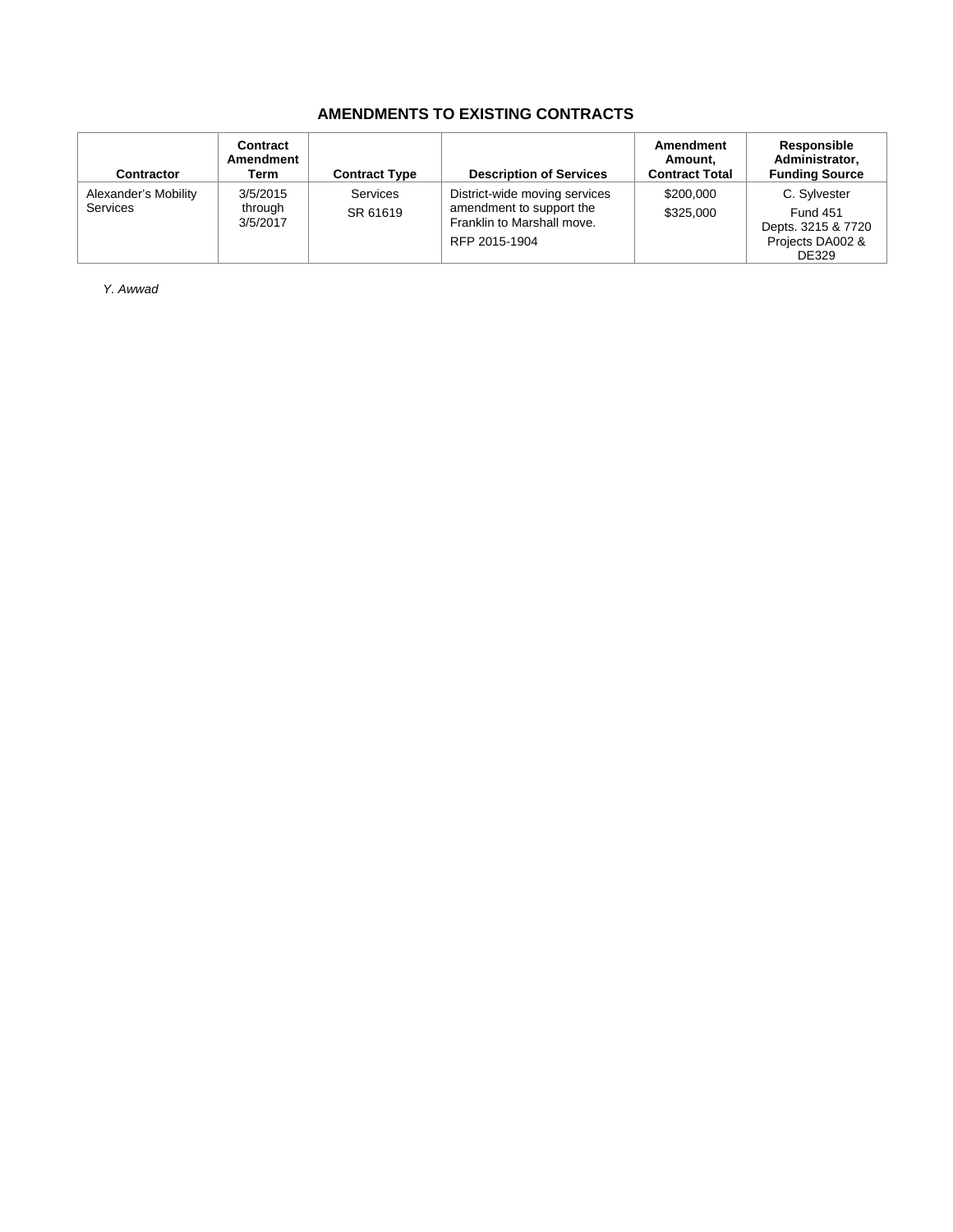#### Other Matters Requiring Board Approval

The Superintendent RECOMMENDED adoption of the following items:

#### Numbers 5072 through 5081

During the Committee of the Whole, Director Morton moved and Director Regan seconded the motion to adopt Resolution 5072. The motion was put to a voice vote and passed unanimously (yes-5, no-0; with Directors Knowles and Koehler absent and Student Representative Jayaswal voting yes, unofficial).

During the Committee of the Whole, Director Belisle moved and Director Regan seconded the motion to adopt Resolution 5073. The motion was put to a voice vote and passed unanimously (yes-5, no-0; with Directors Knowles and Koehler absent and Student Representative Jayaswal voting yes, unofficial).

During the Committee of the Whole, Director Belisle moved and Director Morton seconded the motion to adopt Resolution 5074. The motion was put to a voice vote and passed unanimously (yes-5, no-0; with Directors Knowles and Koehler absent and Student Representative Jayaswal voting yes, unofficial).

During the Committee of the Whole, Director Belisle moved and Director Regan seconded the motion to adopt Resolution 5075. The motion was put to a voice vote and passed unanimously (yes-5, no-0; with Directors Knowles and Koehler absent and Student Representative Jayaswal voting yes, unofficial).

During the Committee of the Whole, Director Morton moved and Director Belisle seconded the motion to adopt amended Resolution 5076. The motion was put to a voice vote and passed unanimously (yes-5, no-0; with Directors Knowles and Koehler absent and Student Representative Jayaswal voting yes, unofficial).

During the Committee of the Whole, Director Morton moved and Director Buel seconded the motion to adopt Resolution 5077. The motion was put to a voice vote and passed unanimously (yes-5, no-0; with Directors Knowles and Koehler absent and Student Representative Jayaswal voting yes, unofficial).

During the Committee of the Whole, Director Regan moved and Director Buel seconded the motion to table Resolution 5078 until the Board's May 5, 2015 meeting. The motion was put to a voice vote and passed by a vote of 4-1 (yes-4, no-1 [Belisle]; with Directors Knowles and Koehler absent and Student Representative Jayaswal voting yes, unofficial).

During the Committee of the Whole, Director Regan moved and Director Morton seconded the motion to remove Resolution 5079 from the Business Agenda and to table the resolution to a date uncertain. The motion was put to a voice vote and passed by a vote of 4-0-1 (yes-4, no-0, abstain-1 [Buel]; with Directors Knowles and Koehler absent and Student Representative Jayaswal voting yes, unofficial).

Director Belisle moved and Director Morton seconded the motion to adopt Resolutions 5080 and 5081. The motion was put to a voice vote and passed unanimously (yes-5, no-0; with Directors Knowles and Koehler absent and Student Representative Jayaswal voting yes, unofficial).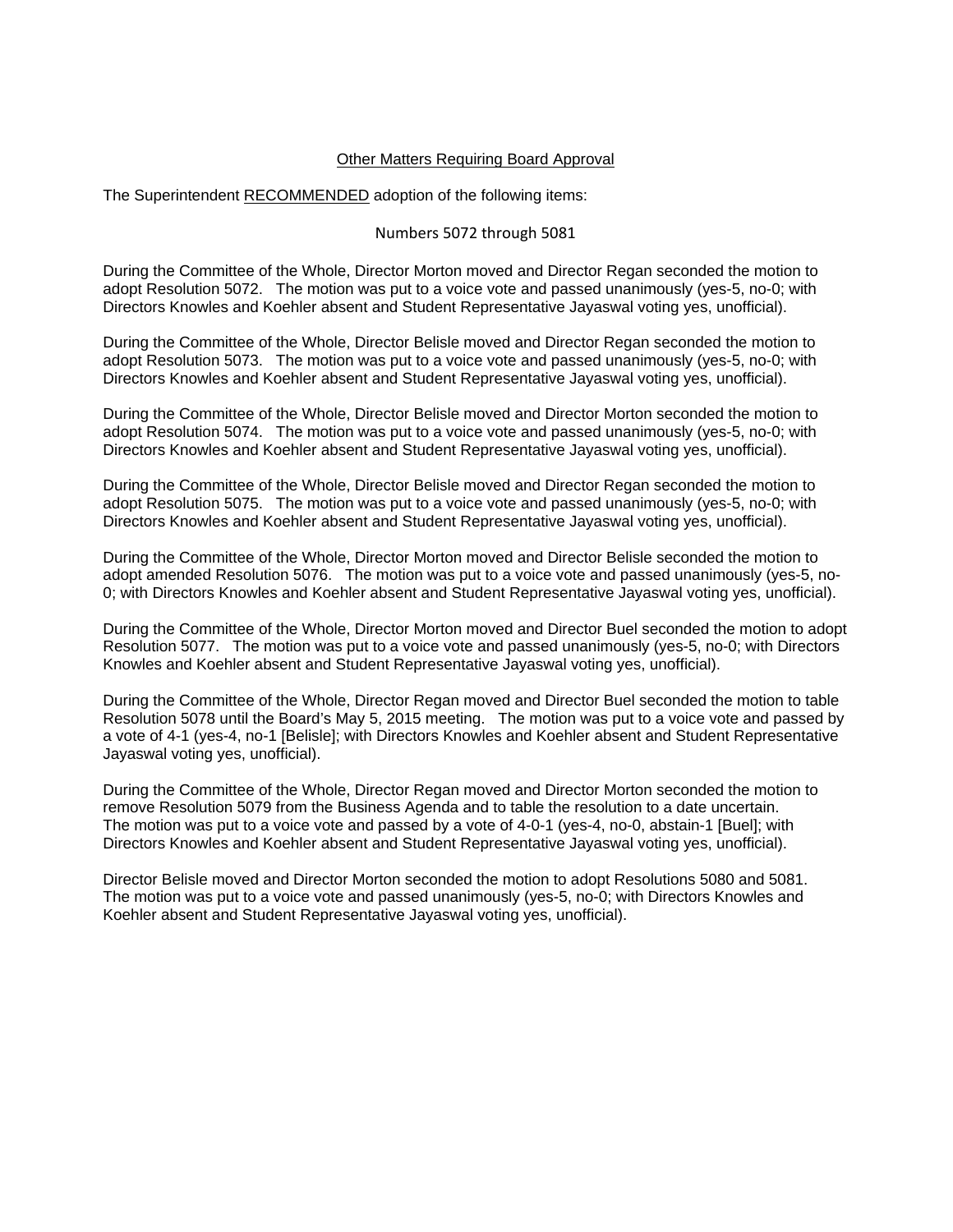#### Resolution to Celebrate National Teacher Appreciation Week May 4 through 8, 2015

## **RECITALS**

- A. Approximately 3,000 Portland Public Schools teachers and professional educators, through their expertise and passion, prepare the 48,000 students in Portland Public Schools to succeed in college and career and to become responsible members of our community.
- B. The Board of Education acknowledges the daily work of our teachers in Head Start, preschool, elementary, middle and high school, special education, English as a second Language and alternative education, as well as our curriculum coordinators, coaches, librarians, instructional specialists, counselors, psychologists and teachers on special assignment, for their commitment to excellence in education for all students of Portland Public Schools.
- C. Every day, PPS teachers challenge students through engaging and rigorous curriculum and instruction that is relevant to their lives, sparks their interests and helps them to reach their potential.
- D. Every day, teachers build relationship with students and families to develop teamwork and collaboration that supports active, engaged learners in school and at home.
- E. Every day, teachers connect with colleagues and administrators to review and sharpen their practice and to find solutions that meet the needs of all students and learning challenges.
- F. Every day, teachers reach outside the classroom to build relationships with community partners that create vibrant and productive learning environments.

## **RESOLUTION**

The Portland Board of Education declares May 4 through 8, 2015 Teacher Appreciation Week in recognition and appreciation of our teachers' dedicated efforts to ensure the success of students in Portland Public Schools.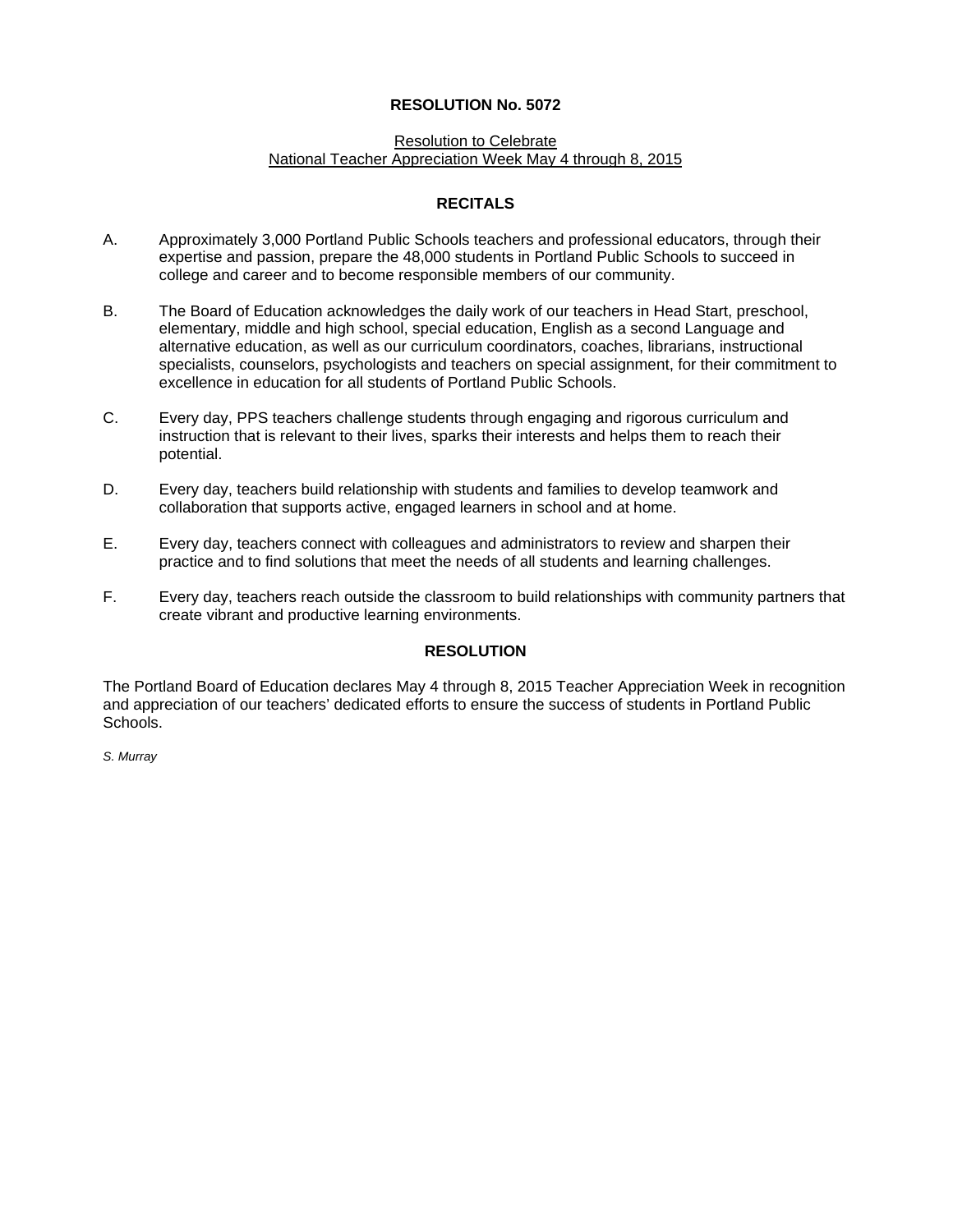### Resolution Approving the Request for Extension of the Charter Agreement with The Emerson Public Charter School

# **RECITALS**

- A. On March 30, 2009, the Portland Public School Board ("Board") approved Resolution 4064 to renew the contract with The Emerson Public Charter School ("Emerson").
- B. The term of this contract was a five-year "flexible" term, which is defined in Section J of the contract with Emerson as the following:

"The term of this agreement shall be for five years, scheduled to terminate as of June 30, 2014 (unless earlier terminated as provided herein). However, this agreement shall be considered a "flexible term" agreement, and will contain the following provisions:

- 1. During the fifth year of this contract, the Board and/or the school will determine whether a renewal process is deemed necessary based on Emerson's ability to meet academic performance standards, its fiscal stability, its adherence with all applicable state laws, and its compliance with all terms of this contract.
- 2. If the Board and/or the school determine that a renewal process is not necessary, then the term of the contract shall be extended by one year.
- 3. If the Board and/or the school determine that a renewal process is necessary, then the renewal process will take place in that school year.
- 4. The process described above will repeat annually until the  $10<sup>th</sup>$  year of the contract, at which time the renewal process will be mandated in accordance with ORS 338.065(c)."
- C. As per the contract, PPS's Charter Schools Program Director made a formal visit to Emerson on November 5, 2015.
- D. Emerson's performance has been reviewed on an annual basis in three major areas: academic, organizational, and financial. According to the data and information gathered, Emerson's performance is strong in all areas.
- E. On April 9, 2015, the Charter Schools Committee of the Board was briefed on Emerson's contract extension request, and on the staff review of Emerson's program.
- F. Superintendent Smith concurred with the staff report and recommended that the contract with Emerson be extended by one year.

## **RESOLUTION**

1. The Board approves Emerson's request directs staff to extend Emerson's contract by one year.

*K. Miles*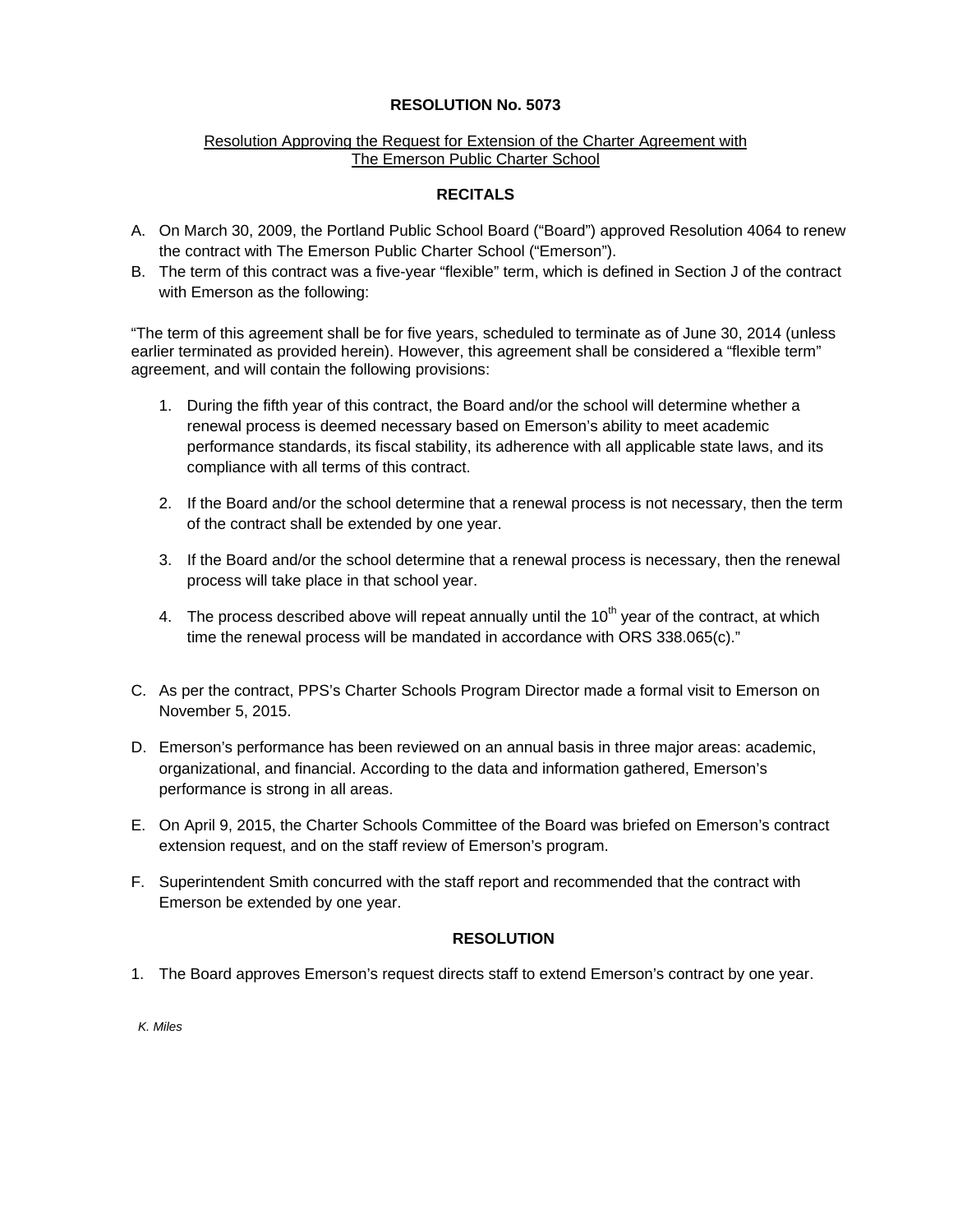#### Resolution Approving Renewal of the Charter Agreement with Le Monde Immersion for the Operation of Le Monde French Immersion Public Charter School

# **RECITALS**

- A. On January 27, 2012, Portland School District 1J (District) entered into an initial contract with Le Monde Immersion for the operation of Le Monde French Immersion Public Charter School ("Le Monde"). The term of the contract is for three years and expires June 30, 2015.
- B. The process and criteria for considering the renewal of a charter are described in ORS 338.065. The criteria include a requirement that the first renewal of a charter must be for the same term as the initial charter, and all future renewals must be for a term of no less than five and no more than 10 years. Le Monde will be entering its first renewal period.
- C. Le Monde delivered its request for renewal of its charter agreement consistent with ORS 338.065.
- D. The District Charter School Program Director reviewed Le Monde's renewal request in good faith using criteria consistent with ORS 338.065(6), which require an evaluation of whether the public charter school is:
	- a. in compliance with ORS Chapter 338 and all other applicable state and federal laws;
	- b. in compliance with the charter of the public charter school;
	- c. meeting or working toward meeting the student performance goals and agreements specified in the charter or in any other written agreements between the District and Le Monde;
	- d. fiscally stable and has used the sound financial management system described in the proposal and incorporated into the written charter; and
	- e. in compliance with any other renewal criteria specified in the charter.
- E. On March 9, 2015, the Committee on Charter Schools held a public hearing to hear Le Monde's charter renewal request. A video recording and a copy of the hearing minutes and materials are on file at the District Board office.
- F. On April 9, 2015, the Board's Committee on Charter Schools held a public meeting to discuss the staff report on Le Monde's performance over the term of the contract.
- G. On April 20, 2015, after reviewing the information presented by Le Monde in support of its renewal request, including information from the public hearing and the staff report, Superintendent Smith recommended that the District renew the charter agreement with - Le Monde. A copy of Superintendent Smith's recommendation is on file at the District Board office.

## **RESOLUTIONS**

- 1. The Board of Education for Portland Public Schools has determined that Le Monde's request to renew its charter meets the criteria of ORS Chapter 338.
- 2. The Board of Education for Portland Public Schools directs staff to negotiate a three-year charter agreement between the District and Le Monde that is consistent with ORS Chapter 338 and with District policies, is in a form approved by the District's General Counsel, and that includes the following provisions:
	- a. District and Le Monde's staffs will cooperate in developing specific performance measures and benchmarks for student achievement that will be used to continuously measure student progress toward state, District, and school standards and to inform Le Monde's school improvement and accountability planning.
	- b. Le Monde will provide evidence satisfactory to the District of fiscal stability in the following ways:
		- i. sources of donations and grants are reasonably assured, and that there is a plan in place for supplementing funds received from the State School Fund (SSF) as necessary;
		- ii. Le Monde has a contingency plan in place if revenues are significantly less than or expenses are significantly more than projected, or if there is a significant cut in the SSF; and
		- iii. each school year's budget will be amended and resubmitted to the District when there are any significant changes to the SSF rates.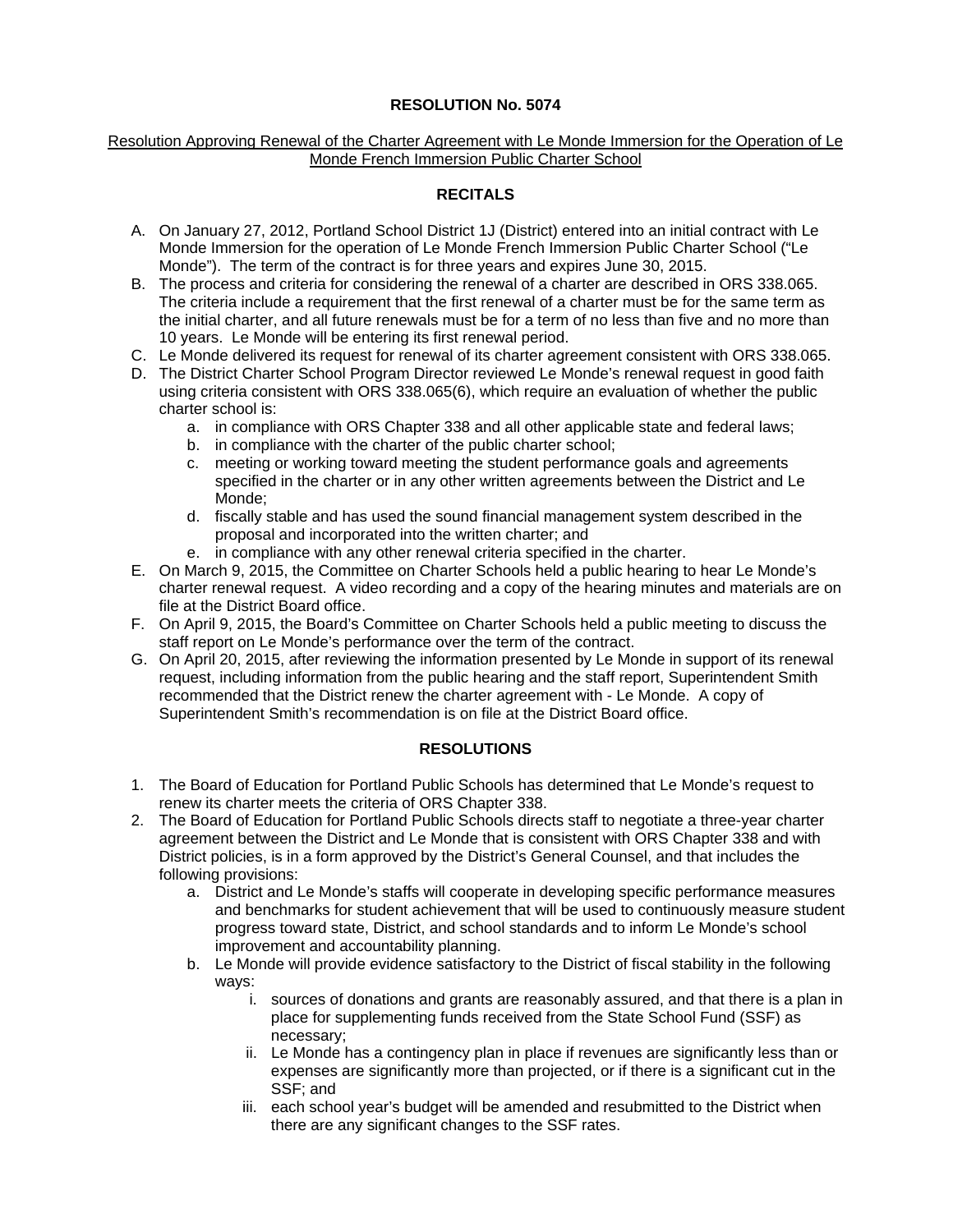- c. Le Monde will put procedures in place to ensure that all teaching staff are appropriately licensed or registered, and are Highly Qualified. These procedures to ensure appropriate qualifications will take place before any offers to hire are made.
- d. Le Monde will continue to receive funding at the pass-through rate of 80% of its per-student State School Fund allocation.
- e. The original growth model for Le Monde has its enrollment at a maximum of 396 students in the 2019-20 school year. For this contract, Le Monde has requested a cap of 326 students. This proposed enrollment cap outpaces the original growth model. Le Monde should be advised that the District will expect that any subsequent renewal request will be based on the original growth model. Given that Le Monde, as a full French immersion school, only enrolls new students through the second grade, unreplaceable attrition is to be expected, and the Board approves Le Monde's request for a total enrollment capacity of 326 students for the term of this contract.
- 3. The Board of Education for Portland Public Schools directs the Superintendent to report to the Board each year on Le Monde's compliance with the terms of the charter agreement. This report may be part of an overall report for all District-sponsored charter schools.

*K. Miles*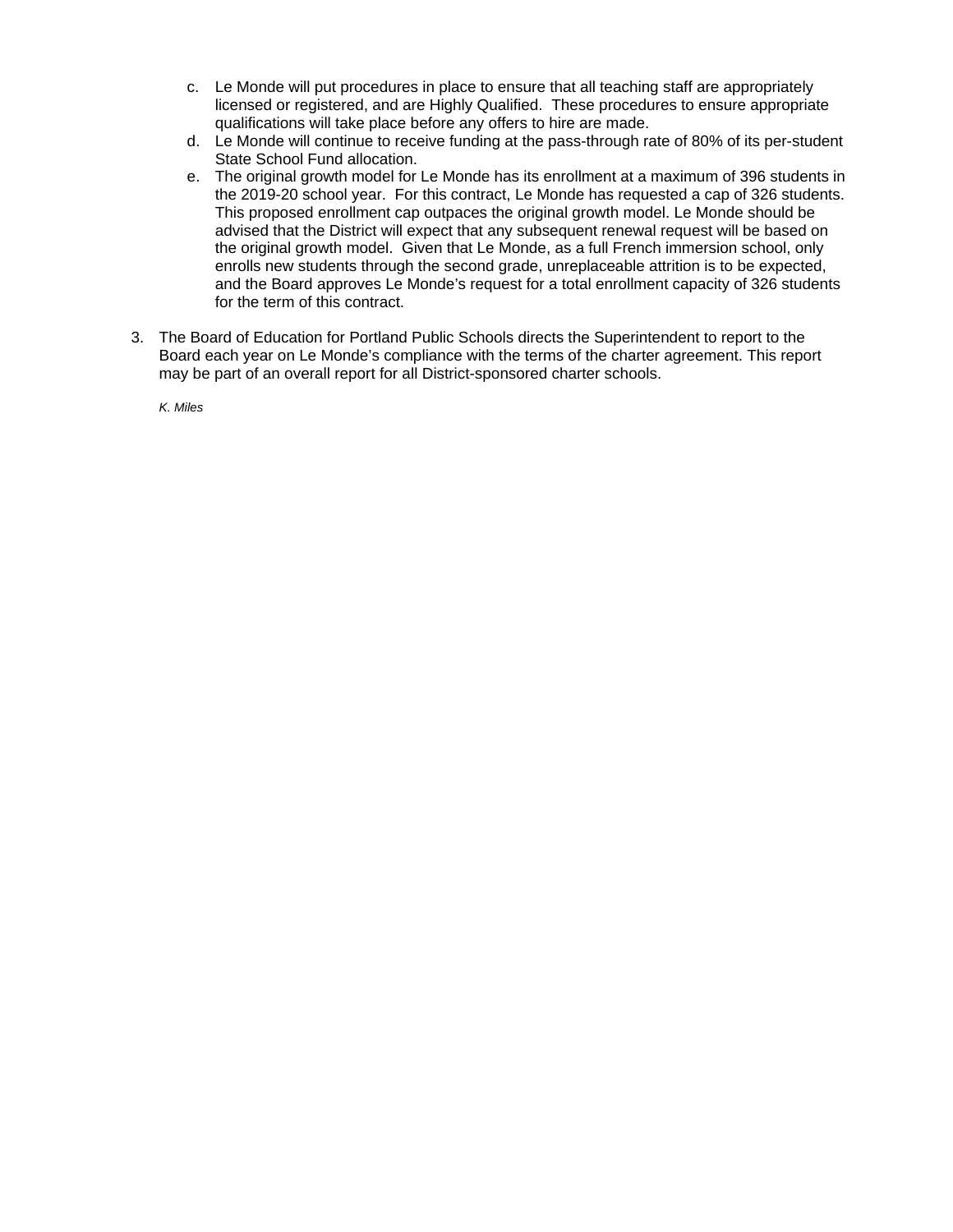### Resolution Approving Renewal of the Charter Agreement with SEI for the Operation of SEI Academy Public Charter School

# **RECITALS**

- A. On August 1, 2004, Portland School District 1J (District) entered into an initial contract with Self Enhancement, Inc. (SEI) for the operation of SEI Academy Public Charter School (SEI Academy). The term of the contract was for three years.
- B. On September 15, 2007, the District entered into a renewal contract with SEI for the operation of SEI Academy Public Charter School. The term of the contract was for three years.
- C. On June 8, 2010, the District entered into a renewal contract with SEI for the operation of SEI Academy Public Charter School. The term of the contract is for five years, and expires June 30, 2015.
- D. The process and criteria for considering the renewal of a charter are described in ORS 338.065. The criteria include a requirement that the first renewal of a charter must be for the same term as the initial charter, and all future renewals must be for a term of no less than five and no more than 10 years. SEI Academy will be entering its third renewal period.
- E. SEI Academy delivered its request for renewal of its charter agreement consistent with ORS 338.065.
- F. The District Charter School Program Director reviewed SEI Academy's renewal request in good faith using criteria consistent with ORS 338.065(6), which require an evaluation of whether the public charter school is:
	- a. in compliance with ORS Chapter 338 and all other applicable state and federal laws;
	- b. in compliance with the charter of the public charter school;
	- c. meeting or working toward meeting the student performance goals and agreements specified in the charter or in any other written agreements between the District and SEI;
	- d. fiscally stable and has used the sound financial management system described in the proposal and incorporated into the written charter; and
	- e. in compliance with any other renewal criteria specified in the charter.
- G. On March 9, 2015, the Committee on Charter Schools held a public hearing to hear SEI Academy's charter renewal request. A video recording and a copy of the hearing minutes and materials are on file at the District Board office.
- H. On April 9, 2015, the Board's Committee on Charter Schools held a public meeting to discuss the staff report on SEI Academy's performance over the term of the contract.
- I. On April 20, 2015, after reviewing the information presented by SEI Academy in support of its renewal request, including information from the public hearing and the staff report, Superintendent Smith recommended that the District renew the charter agreement with SEI. A copy of Superintendent Smith's recommendation is on file at the District Board office.

# **RESOLUTIONS**

- 1. The Board of Education for Portland Public Schools has determined that SEI Academy's request to renew its charter meets the criteria of ORS Chapter 338.
- 2. The Board of Education for Portland Public Schools directs staff to negotiate a five-year flexible charter agreement between the District and SEI that is consistent with ORS Chapter 338 and with District policies, is in a form approved by the District's General Counsel, and that includes the following provisions:
	- a. District and SEI Academy's staffs will cooperate in developing specific performance measures and benchmarks for student achievement that will be used to continuously measure student progress toward state, District, and school standards and to inform SEI Academy's school improvement and accountability planning.
	- b. SEI Academy will provide evidence satisfactory to the District of fiscal stability in the following ways:
		- i. sources of donations and grants are reasonably assured, and that there is a plan in place for supplementing funds received from the State School Fund (SSF) as necessary;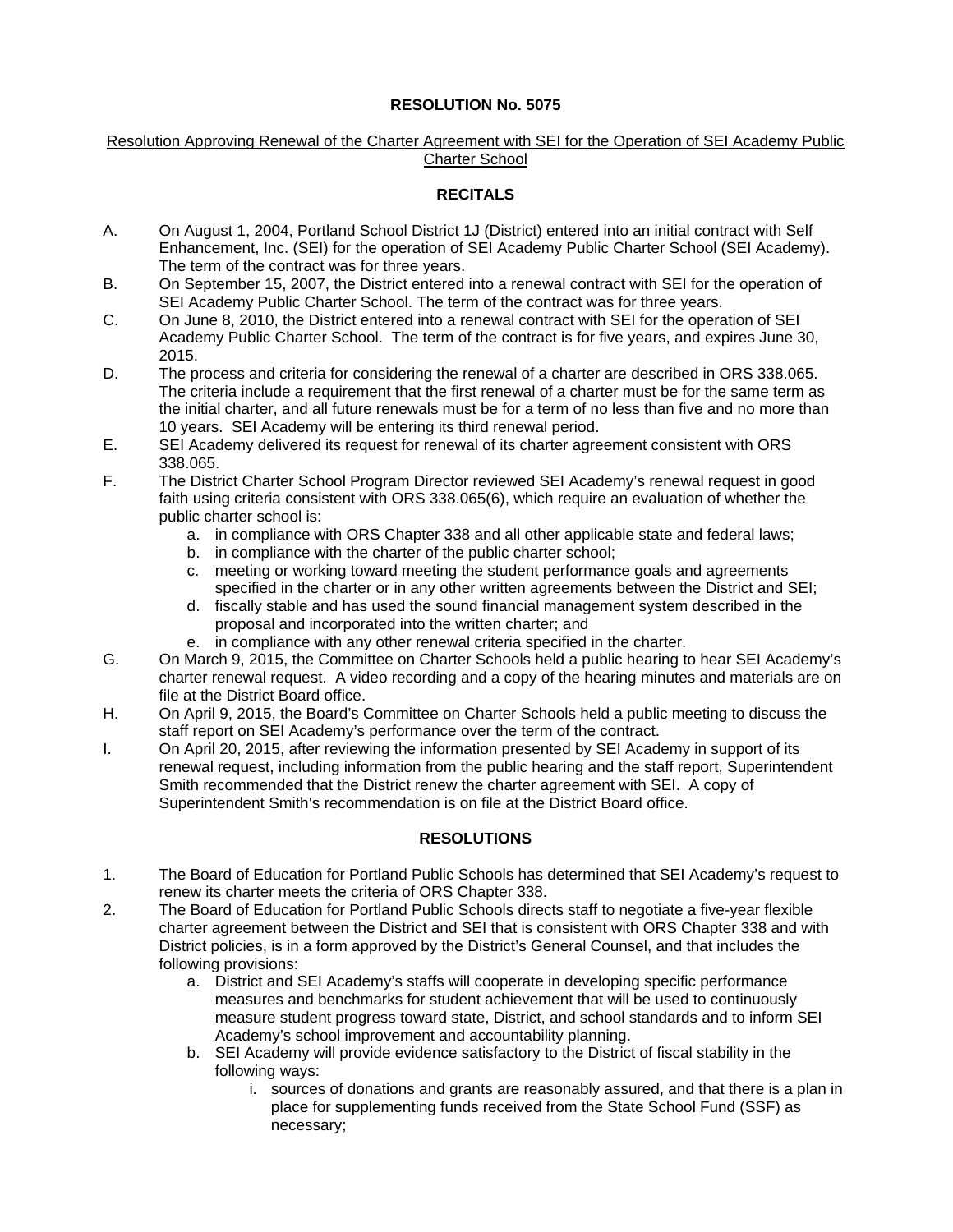- ii. SEI Academy has a contingency plan in place if revenues are significantly less than or expenses are significantly more than projected, or if there is a significant cut in the SSF; and
- iii. each school year's budget will be amended and resubmitted to the District when there are any significant changes to the SSF rates.
- c. SEI's consolidated audit will be submitted annually to PPS staff along with SEI Academy's municipal audit.
- d. SEI Academy will put procedures in place to ensure that all teaching staff are appropriately licensed or registered, and are Highly Qualified. These procedures to ensure appropriate qualifications will take place before any offers to hire are made.
- e. SEI Academy will provide a written, detailed plan to the District to improve performance of students with disabilities.
- 3. The Board of Education for Portland Public Schools directs the Superintendent to report to the Board each year on SEI Academy's compliance with the terms of the charter agreement. This report may be part of an overall report for all District-sponsored charter schools.

*K. Miles*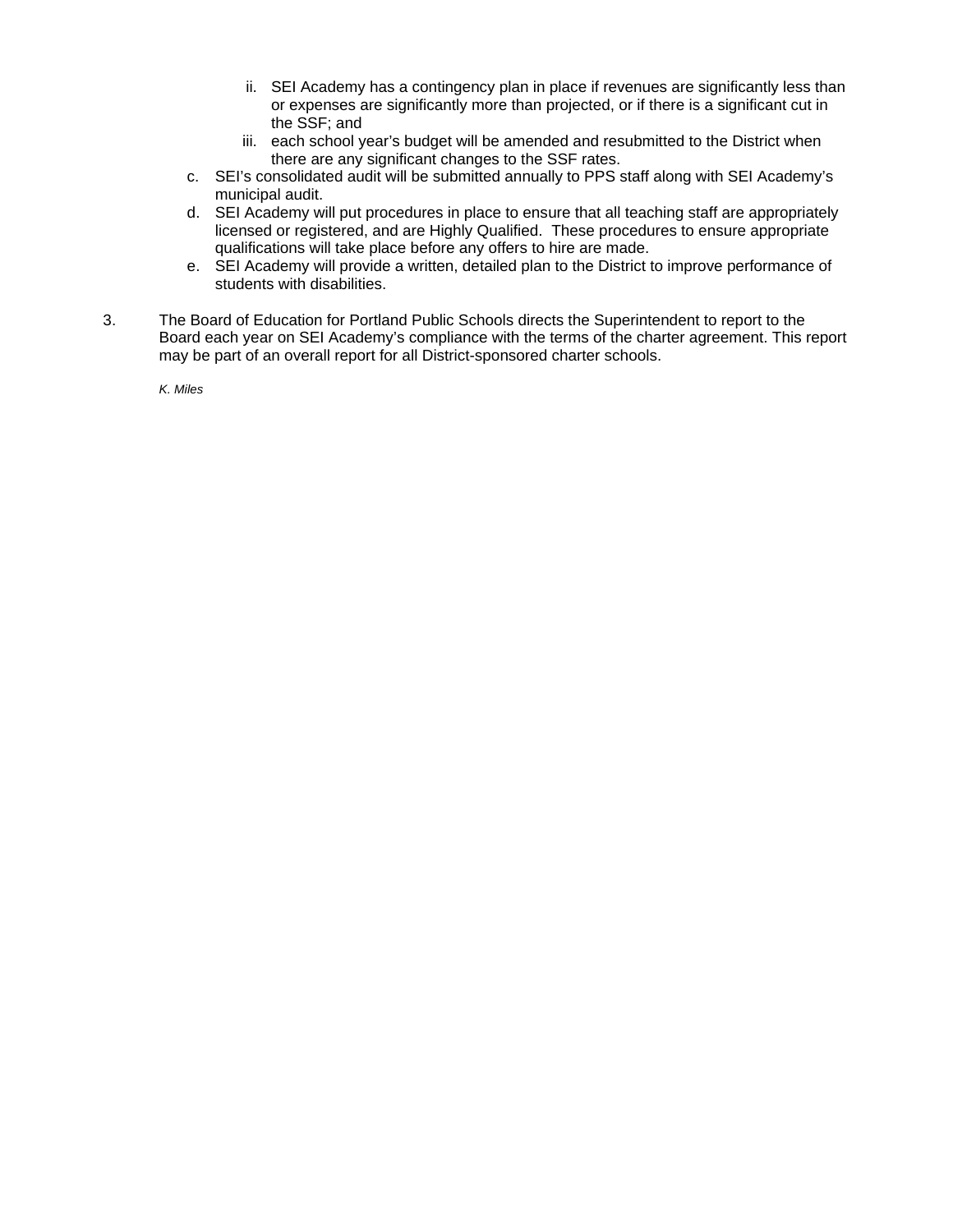#### Resolution in Response to Step 3 Complaint

## **RECITALS**

The Board of Education has reviewed the Step 3 Complaint and makes the following findings:

- 1) In her Step 1 complaint, the complainant raised concerns that the Boys Varsity teams were always given the 7:30 "prime time" start time for their games and the Girls Varsity had the earlier start time. In her Step 2 response, the Superintendent recommended switching start times for two varsity games for the 2015-16 season and tracking attendance at those games.
- 2) In her Step 2 complaint, the complainant also raised concerns regarding lost instructional time for the Girls JV teams based on the start times of their games. The Superintendent decided to investigate this complaint simultaneously with the concern in Step 1 and, in her report, directed staff to ensure that start times for JV teams did not substantially disadvantage the girls or boys teams.
- 3) In her Step 3 complaint, the complainant also raised concerns regarding including girls teams in showcases. This issue has not been investigated by staff and was not part of either earlier appeal.
- 4) As part of their annual meeting, the head basketball coaches and athletic directors reviewed the basketball schedule for the 2015-16 school year and have made a preliminary recommendation that would provide Girls and Boys Varsity teams with an equal number of early and later start times to address both the concerns raised in the complaints and issues raised as part of implementing the four stack game schedule this year.

## **RESOLUTION**

- 1. The complainant raised concerns under Title IX. The Board takes the obligations under Title IX extremely seriously, and agrees with the concerns raised by the complainant. The Board therefore directs the Superintendent and staff to implement the schedule created by the Athletics Department for the 2015-16 school year that has opposite gender sites with boys and girls varsity games starting at the same time. There will be four exceptions to this schedule that will include 3 game stacks with two late boys varsity and two late girls varsity games per site.
- 2. The Board of Education directs the Superintendent and staff to implement the schedule created by the Athletics Department for the 2015-16 school year that does not disproportionately require early dismissal and loss of instructional time for any team.
- 3. The Board of Education directs the audit committee to explore an audit of athletics as part of the work plan for the Performance Auditor.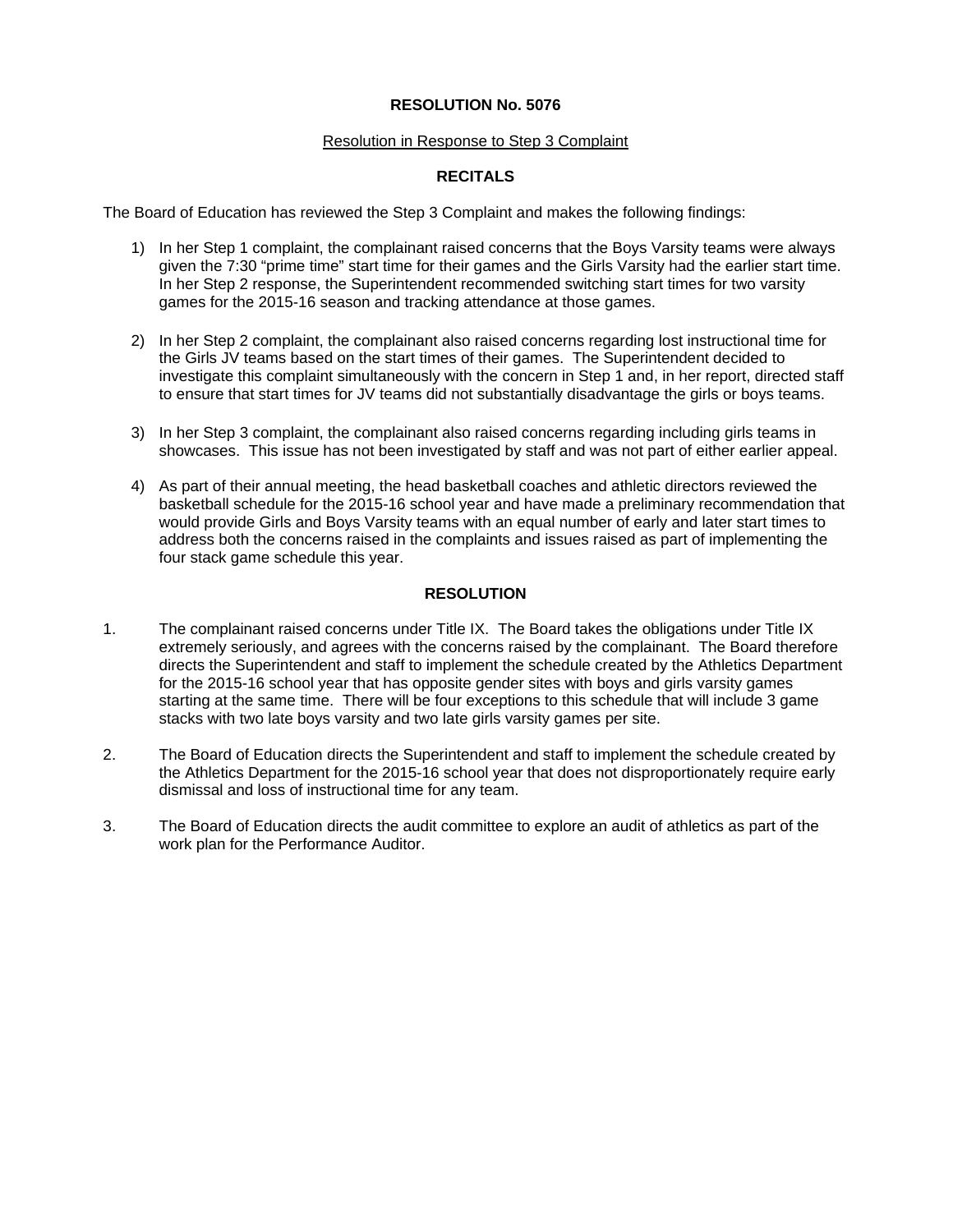#### Resolution in Support Safe Routes to School Program

## **RECITALS**

- A. At Portland Public Schools our mission is: Every student by name, prepared for college, career and participation as an active community member, regardless of race or class.
- B. When it is safe, convenient and fun to walk to neighborhood schools, our children are healthier, our streets are safer for everyone and our communities thrive.
- C. Kids that can safely walk and bike to their neighborhood school get regular physical activity and do better in school.
- D. Comprehensive Safe Routes to School programs have proven successful at getting more kids to bike and walk to school
- E. Safe Routes to School programs are a cost-effective way to improve children's health, make neighborhood streets safer for everyone, engage community members in promoting healthy and safe choices and reduce school-related congestion.
- F. Portland Public Schools has relied on federal, state and local funding to provide infrastructure improvements within student walk / bike areas of schools to improve safety and operate Safe Routes to School programs since 2007. These areas defined as a 1 mile walking radius for K-5 and K-8 schools and a 1-1/2 mile walking radius for 6-8 and 9-12 schools.
- G. Portland Public Schools, along with Portland Bureau of Transportation Safe Routes to Schools, is developing a crowd-sourcing application to help the Portland Public Schools community-at-large, document safety concerns in student walk/bike areas that serve schools.
- H. Under the 2014 Portland Public Schools-City Active Transportation IGA, over 45,000 Portland Public Schools students are served by the Portland Bureau of Transportation Safe Routes to Schools.
- I. Portland Public Schools recognizes the value of Safe Routes to School in meeting its goals and realizing its mission.
- J. New funding is needed to continue running Safe Routes to School programs in meeting its goals and realizing its mission.
- K. New funding is needed to continue to expand Safe Routes to School programs in Portland Public Schools, to serve every student, and to continue to provide infrastructure improvements within student walk/bike areas of schools to improve safety.
- L. The cost of fully funding Safe Routes to School for all students in the tri-county metropolitan region would be \$56.5 million, and the gap between existing funding and the total need to serve every kid is \$40 million.

## **RESOLUTION**

1. Portland Public Schools requests that the Metro Regional Government establish a policy direction for the 2019-2020 Metropolitan Transportation Improvement Program that creates a regional Safe Routes to School program with funded safety projects and programs that encourage walking, biking and transit use to get to K-12 schools throughout the greater tri-county metropolitan region.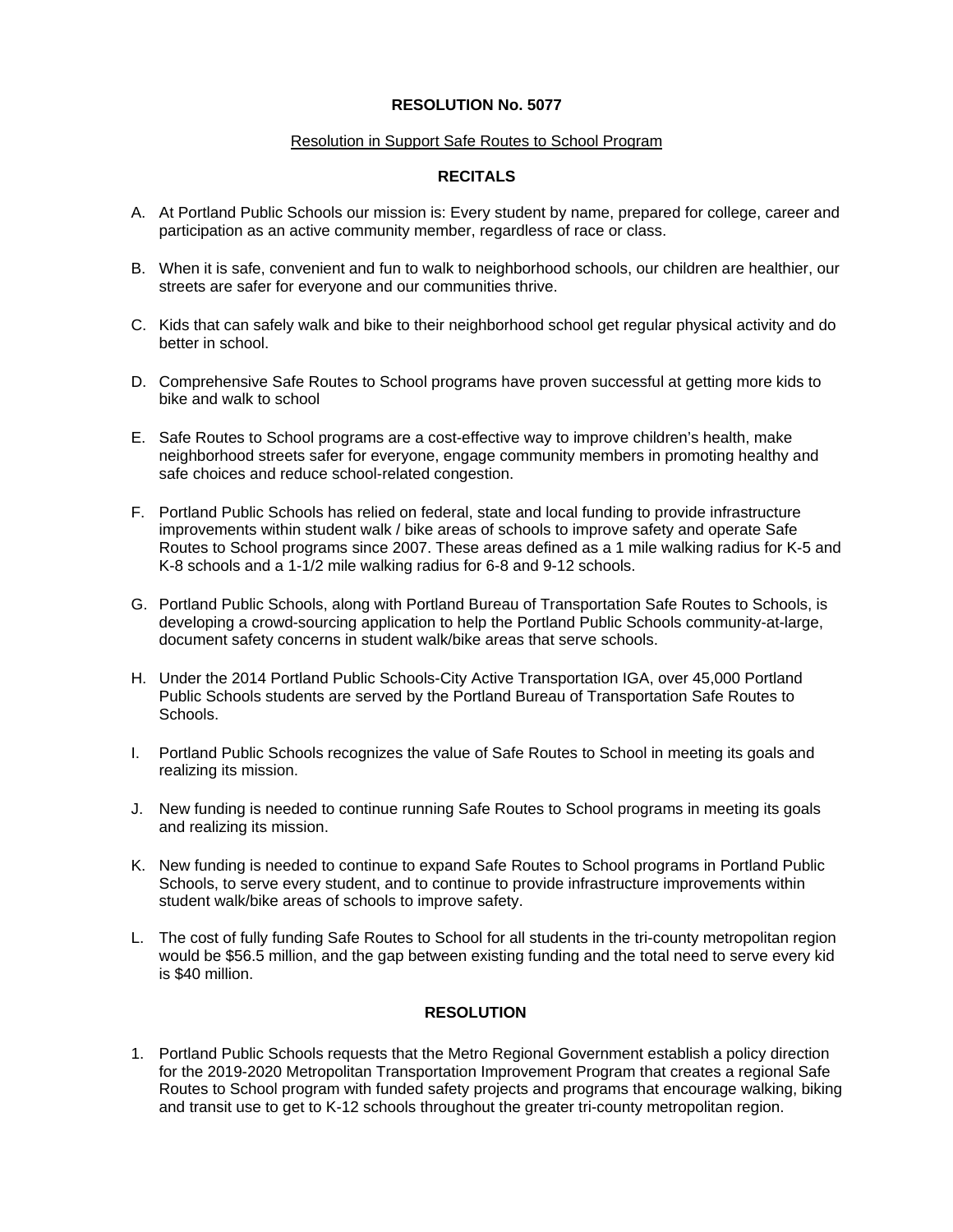#### **RESOLUTION No. 5078**  *(RESOLUTION TABLED)*

#### Audit of Administrative Compensation

# **RECITALS**

- A. Given PPS's mission to serve Portland students, the district's funds must be focused primarily on the classroom and school-based supports for students, teachers, principals and other critical staff.
- B. The Portland School Board has a fiduciary duty to review, approve and adopt an annual budget that supports and bolsters the district goal of helping students progress through academic milestones and successfully graduate all students ready for college, the workforce and their future.
- C. Given that employee salaries and other compensation is the largest expense of the school district, as part of its responsibilities related to the budget, the Board will review and approve general compensation levels, parameters for salaries, and the overall budget level for central office staff.
- D. It is the intent of PPS to provide competitive compensation -- as the budget allows -- for its employees in order to recruit and retain the best employees possible.
- E. The Board in its governance role, and to ensure fiscal responsibility, sets parameters for the Superintendent to follow and approves the budget.
- F. The Board is interested in obtaining a performance audit to determine whether PPS has adequate processes and procedures in place to guide the Superintendent in determining compensation for all employees while meeting the above provisions, and to review whether the processes and procedures are being followed.
- G. The public and the Board would be well served to have an independent performance auditor review and analyze the supporting documentation, comps, processes and procedures relating to administrative compensation.
- H. The Board Audit Committee requests Board approval for a performance audit to be completed by an independent auditor of the transactions, approvals, justifications, and all relevant materials and communications related to new central office positions earning over \$70,000 or any raise of more than 3% percent and to inventory the year over year change in the number of senior administrators. In addition, the audit will review the effectiveness of the current processes and procedures for setting compensation for employees of PPS.

## **RESOLUTION**

- 1. The Board of Education approves the recommendation of the Audit Committee and directs the incoming PPS Performance Auditor (or another independent performance auditor approved by the audit committee if the PPS Performance Auditor position is not filled by June 15, 2015) to complete an audit that covers, at a minimum, these topics:
	- a) The number of new central office administrative positions at PPS with salaries over \$70,000 and those positions that had an increase of more than 3%.
	- b) For any salary increase of more than 3%, review and report on the employment documentation that was created prior to the positions being added or raises being granted, including market comps, performance evaluations, job descriptions, authorization for all the new positions, and communications to employees.
	- c) Where PPS ranks in terms of central office, non-represented position salaries and compensation versus other Oregon districts as agreed upon with the Audit Committee.
	- d) The ratio of central office administrators per student compared to other large Oregon school districts.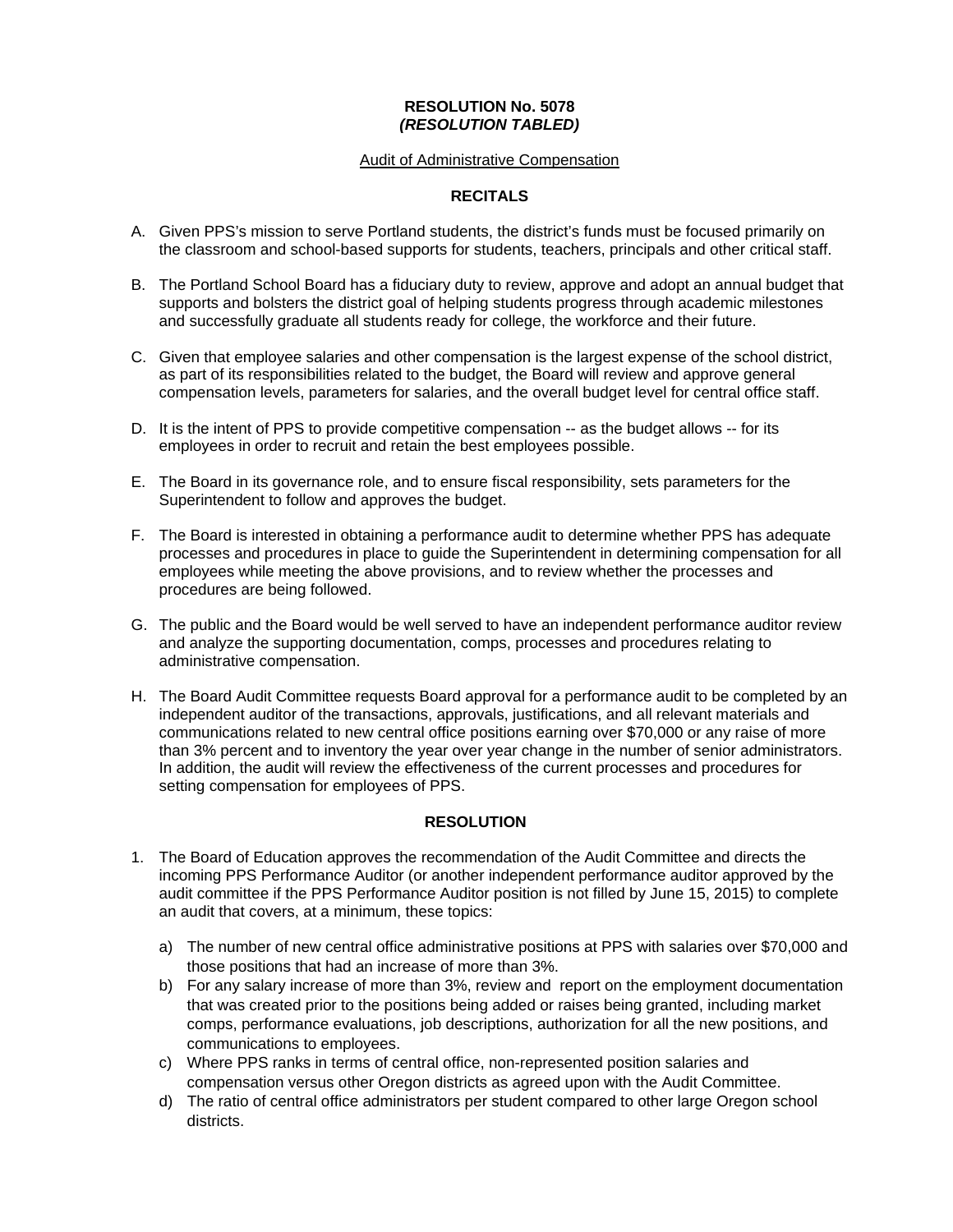- e) The effectiveness of the current processes and procedures for setting compensation for PPS employees, including appropriate Board oversight.
- f) The Independent Performance Auditor will develop the scope of the audit in consultation with the Audit Committee. The Board asks that the audit be completed within four to six months and submitted to the Board Audit Committee for review. The summary of the initial findings should be shared as early as possible with the Board Audit Committee to help inform the Board's work on the budget and in the development of parameters and policies in this area.
- 2. The Board directs the Superintendent to freeze any further "market adjustments" until the Board has had a chance to review the information and an independent auditor's analysis is completed and the Board has set parameters for any future increases.
- 3. In addition, the Board will consider any recommendations from the auditor for creating a formal policy regarding Board review and approval of central office administrative pay, including the differentiation between school administrators (Principals, Assistant Principals, Vice Principals) and central office certified administrators and non-educator administrators and an analysis of market competitive positions and compression.

### **RESOLUTION No. 5079**  *(RESOLUTION TABLED)*

## Audit Committee Members

## **RECITALS**

- A. Pursuant to Board Policy 1.60.040-P, the Audit Committee shall be comprised of five members appointed by the school board and all appointees shall be independent of the district's management and administrative service. The Audit Committee will be comprised of the three members of the school board and two public members that have a general knowledge of the district and the audit process. Committee members shall serve for two years, serving from July 1 to June 30, and may be re-appointed at the end of their term.
- **B.** The Audit Committee recommends the Board appoint Kari Guy and Pedro Nunez as members for two years beginning immediately.
- **C.** For other board committees, members of the community serve as ex-officio members. The Board would like to maintain consistency across committees and appoint the public members of the Audit Committee as ex-officio members.

## **RESOLUTION**

- 1. Kari Guy and Pedro Nunez are appointed as members of the Audit Committee for a two-year term through June 30, 2016.
- 2. The Board directs the Superintendent and staff to bring a revised policy to the Board adding that public members of the Audit Committee serve as ex-officio members.

*J. Patterson*